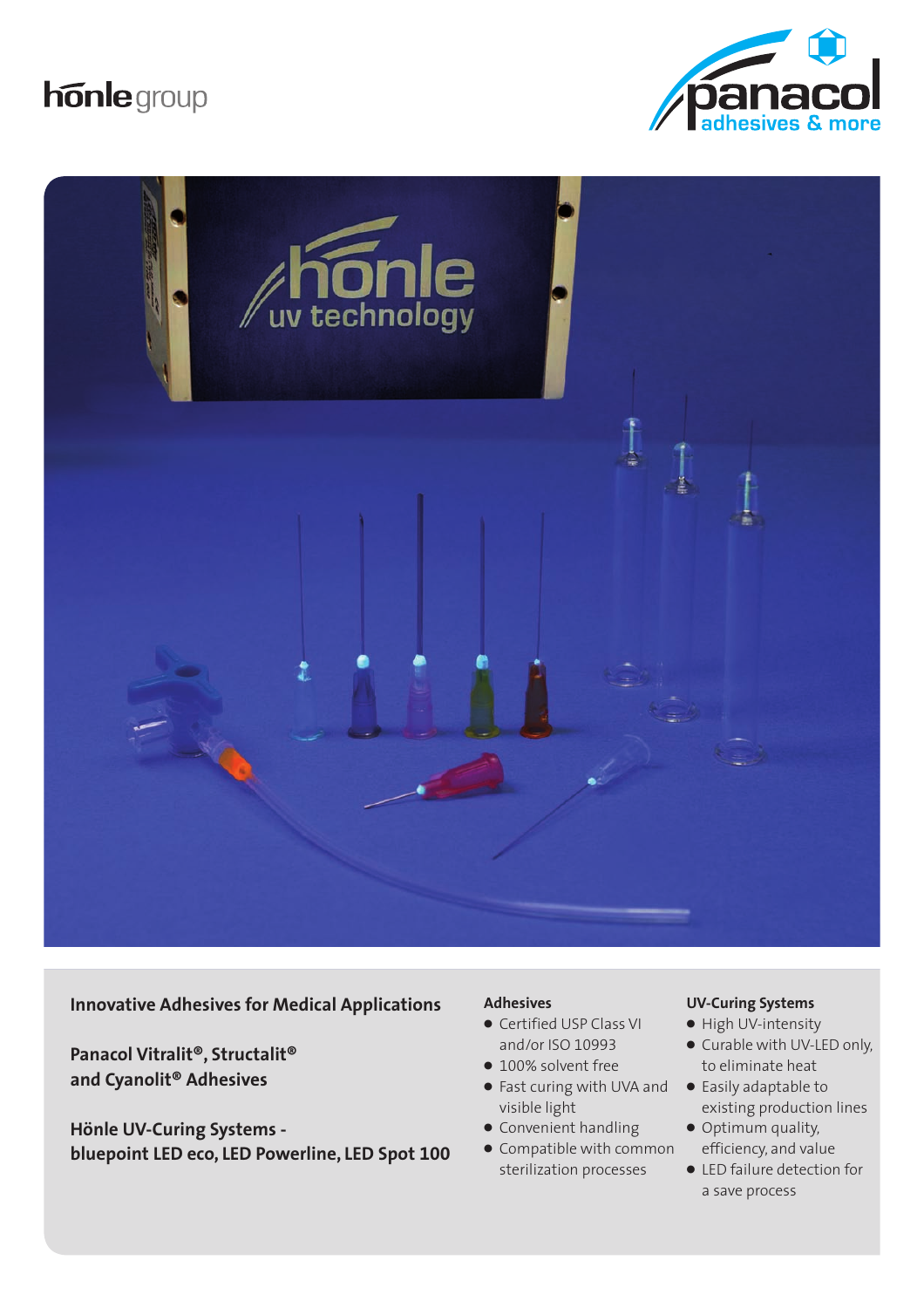## **Advanced Adhesive Technologies for Medical Applications Certified USP Class VI and/or ISO 10993**

Panacol develops and produces cutting-edge adhesives for medical applications within a wide range of chemistries. This includes UVA and visible light curable adhesives, coating materials, potting compounds, instant-cure adhesives, and 2-part epoxies.

All products are formulated to meet the biocompatibility standards of USP Class VI and/or ISO 10993 standards.





## **Key Benefits of Panacol High-Tech-Medical-Adhesives**

- Certified USP Class VI and/or ISO 10993
- 100% solvent free
- High productivity due to fast curing within seconds
- Compatible with common sterilization processes
- Excellent adhesion to glass, plastics and metals
- Bonding of difficult substrates possible
- Flexible usage for manual and automated production process
- Wide viscosity range from capillary flow to gap filling
- Optimum process control with blue and orange fluorescent adhesives

#### **Complete Solutions for Your Assembly Process**

Dr. Hönle Group offers compatible system technology: Panacol's high performance adhesives and complementing UV- and LED equipment manufactured by Dr. Hönle AG ensure rapid bonding at an optimum quality.

Hönle system solutions provide excellent technical competence and process reliability.

## **Typical Applications**

- Joining stainless steel cannulae to transparent or translucent hubs and syringes
- Bonding/sealing of transparent polycarbonate or acrylic housing parts in blood oxygenators
- Bonding/sealing stainless steel cannulae into flexible PVC infusion lines
- Bonding soft PVC to rigid PVC in anaesthesia masks
- Bonding of subassemblies in blood pressure transducers, stopcocks, fittings, adapters and arterial filters
- Coating of PCBs in hearing aids



## **Needle Bonding**

- Vitralit<sup>®</sup> 7041, 7311 and UV 4050 are excellent choices for metal-plastic bonding
- Vitralit<sup>®</sup> 6108/6108 T achieve optimum adhesion properties on glass and metal
- Reliable bonded joints without material cracking
- High extraction force after autoclave sterilization ETO- and gamma radiation treatment

## **Customized Solutions for Unique Applications**

Panacol provides innovative solutions for your needs: All adhesives can be individually tailored and tuned to your special requirements. For further information please contact us at **info@panacol.de**.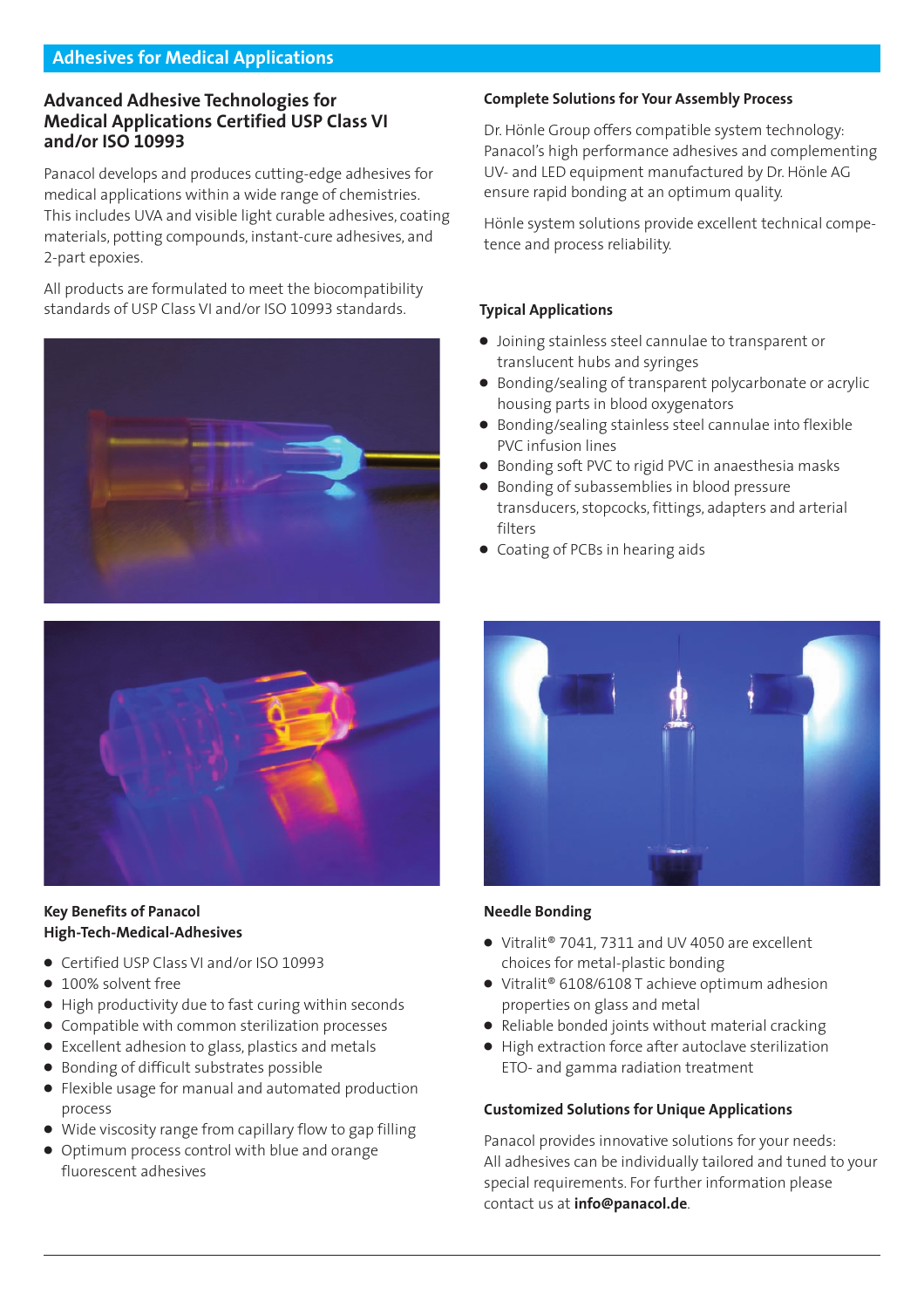| <b>Adhesive</b>                         | <b>Base</b>        | <b>Viscosity [mPas]</b> | Curing*               | <b>Certification</b>        | Color                           | <b>Properties</b>                                                                                                                                                                                              |
|-----------------------------------------|--------------------|-------------------------|-----------------------|-----------------------------|---------------------------------|----------------------------------------------------------------------------------------------------------------------------------------------------------------------------------------------------------------|
| <b>Structalit<sup>®</sup></b><br>701    | 2-part<br>ероху    | $3,000 - 5,000$         | 2-compon.,<br>thermal | USP Class VI<br>ISO 10993-5 | <b>Brown</b>                    | High resistance to heat, perfect for bonding surgical instruments/<br>endoscopes/light guides                                                                                                                  |
| <b>Structalit<sup>®</sup></b><br>5893   | 1-part<br>ероху    | $6,000 - 10,000$        | Thermal               | ISO 10993-5                 | Black                           | Specially formulated for encapsulation or glob top for electronic<br>applications                                                                                                                              |
| <b>Structalit<sup>®</sup></b><br>8801   | 1-part<br>ероху    | $30,000 - 45,000$       | Thermal               | ISO 10993-5                 | Beige                           | Encapsulation of electronic devices, suited for potting of sensors                                                                                                                                             |
| Vitralit <sup>®</sup><br>1605           | 1-part<br>ероху    | $200 - 400$             | UV/thermal            | ISO 10993-5                 | Transparent                     | Low shrinkage, low coefficient of thermal expansion, high glass<br>transition temperature, excellent chemical resistance, dual cure                                                                            |
| Vitralit®<br>1655                       | 1-part<br>ероху    | $150 - 300$             | UV/thermal            | USP Class VI<br>ISO 10993-5 | Transparent                     | Flexible, excellent adhesion to plastics and metals, dual cure                                                                                                                                                 |
| Vitralit <sup>®</sup><br>7222           | 1-part<br>ероху    | $200 - 500$             | UV                    | USP Class VI                | Transparent,<br>slightly yellow | Excellent adhesion to glass, metal and many plastic substrates,<br>perfect for assembly of electronic components of medical devices                                                                            |
|                                         |                    |                         |                       |                             |                                 |                                                                                                                                                                                                                |
| Vitralit <sup>®</sup><br>7311/FO        | Acrylate           | $40 - 70$               | UV/VIS                | USP Class VI                | Transparent                     | Very good adhesion to many plastics, available in various viscosities,<br>specially formulated for needle bonding, fluorescing orange                                                                          |
| Vitralit®<br>7044 VLV                   | Acrylate           | $10 - 100$              | UV/VIS                | USP Class VI                | Transparent                     | Excellent adhesion to rubber and elastomers, perfect solution for<br>elastic bonding                                                                                                                           |
| Vitralit <sup>®</sup><br><b>UV 4050</b> | Acrylate           | $140 - 500$             | UV/VIS                | ISO 10993-5                 | Transparent,<br>slightly yellow | Very good adhesion to many plastics, glass and metal, specially<br>formulated for bonding needles and syringes                                                                                                 |
| Vitralit <sup>®</sup><br>7041/F         | Acrylate           | $50 - 90$               | UV/VIS                | USP Class VI                | Transparent,<br>slightly yellow | Capillary flow, very good adhesion to many plastics<br>(including PP and POM), suitable for needle bonding and joining<br>connectors/tubes/housings or dialysis filters, fluorescent version<br>available      |
| Vitralit®<br>7041T                      | Acrylate           | shear thinning          | UV/VIS                | USP Class VI                | Transparent,<br>slightly yellow | Gap filling, stable, very high adhesion to many plastics, perfect for<br>bonding of syringes and tattoo needles/connectors and tube sets,<br>housings or dialysis filters                                      |
| Vitralit <sup>®</sup><br>7090 VHS       | Acrylate           | $40 - 100$              | UV/VIS                | USP Class VI                | Transparent                     | Capillary flow, very high adhesion to plastics, very fast curing<br>at low intensities, perfect solution to bond catheters, needles,<br>or endoscopes                                                          |
| Vitralit <sup>®</sup><br>7989           | Acrylate           | $3,000 - 5,000$         | UV/LED                | USP Class VI                | Transparent,<br>slightly yellow | Flexible, excellent adhesion to plastics, perfect solution to bond PC<br>housings and lids or containers                                                                                                       |
| Vitralit®<br>5140                       | Acrylate           | $250 - 500$             | UV/VIS                | USP Class VI                | Transparent                     | Flexible, well suited for bonding plastics with low UV translucence<br>and permeable to visible light, perfect solution for coatings of electr.<br>components in medical devices or bonding of breathing masks |
| Vitralit®<br>1702                       | Acrylate           | $45 - 80$               | UV/VIS                | USP Class VI                | Transparent,<br>amber           | Very high adhesion to plastics, capillary flow, high E-modulus,<br>perfect solution for bonding hose connections, back-pressure valves<br>or blood filters                                                     |
| Vitralit <sup>®</sup><br>1703           | Acrylate           | 85,000 - 130,000        | UV/VIS                | USP Class VI                | Transparent                     | Excellent adhesion to plastics, gap-filling, high E-modulus, specially<br>formulated to bond hose connections, back-pressure valves and<br>blood filters                                                       |
| Vitralit <sup>®</sup><br>4731           | Acrylate           | $900 - 1,500$           | UV/VIS                | USP Class VI<br>ISO 10993-5 | Transparent                     | Flexible, excellent adhesion to glass and plastics, specially formula-<br>ted to bond hose connections or housings                                                                                             |
| Vitralit <sup>®</sup><br>7562           | Acrylate           | $500 - 800$             | UV/VIS                | USP Class VI<br>ISO 10993-5 | Transparent                     | Flexible, very high adhesion to glass and metal, specially formulated<br>to bond glass apparatures                                                                                                             |
| Vitralit <sup>®</sup><br>6108           | Acrylate           | $600 - 900$             | UV/VIS/<br>thermal    | USP Class VI<br>ISO 10993-5 | Transparent                     | UV-curing and thermally postcuring (dual cure), high resistance<br>to moisture, very high adhesion to glass and metal, specially<br>formulated to bond needles and glass apparatures                           |
| Vitralit <sup>®</sup><br>6108T          | Acrylate           | $4,000 - 6,000$         | UV/VIS/<br>thermal    | USP Class VI                | Transparent                     | UV-curing and thermally postcuring (dual cure), gap-filling,<br>high resistance to moisture, ideally suited for bonding of syringes,<br>needles and glass apparatures                                          |
| Cyanolit <sup>®</sup><br>203 TX         | Cyano-<br>acrylate | shear thinning          | RT                    | USP Class VI                | Transparent                     | Gap-filling, high adhesion to plastics (PA, PC, ABS, PVC, EPDM),<br>ideally suited for bonding of hose connections and porous<br>substrates                                                                    |
| Cyanolit <sup>®</sup><br>241 F          | Cyano-<br>acrylate | $30 - 50$               | <b>RT</b>             | USP Class VI                | Transparent                     | Capillary flow, very good wetting properties, ideally suited for<br>bonding of plastics (PVC, PMMA)/copper/aluminum/steel                                                                                      |
| Cyanolit <sup>®</sup><br>732 F          | Cyano-<br>acrylate | $230 - 350$             | RT                    | USP Class VI                | Transparent                     | Short curing time, wide range of applications, perfect solution to<br>bond plastics (PVC, PMMA, ABS, EPDM) and stainless steel                                                                                 |